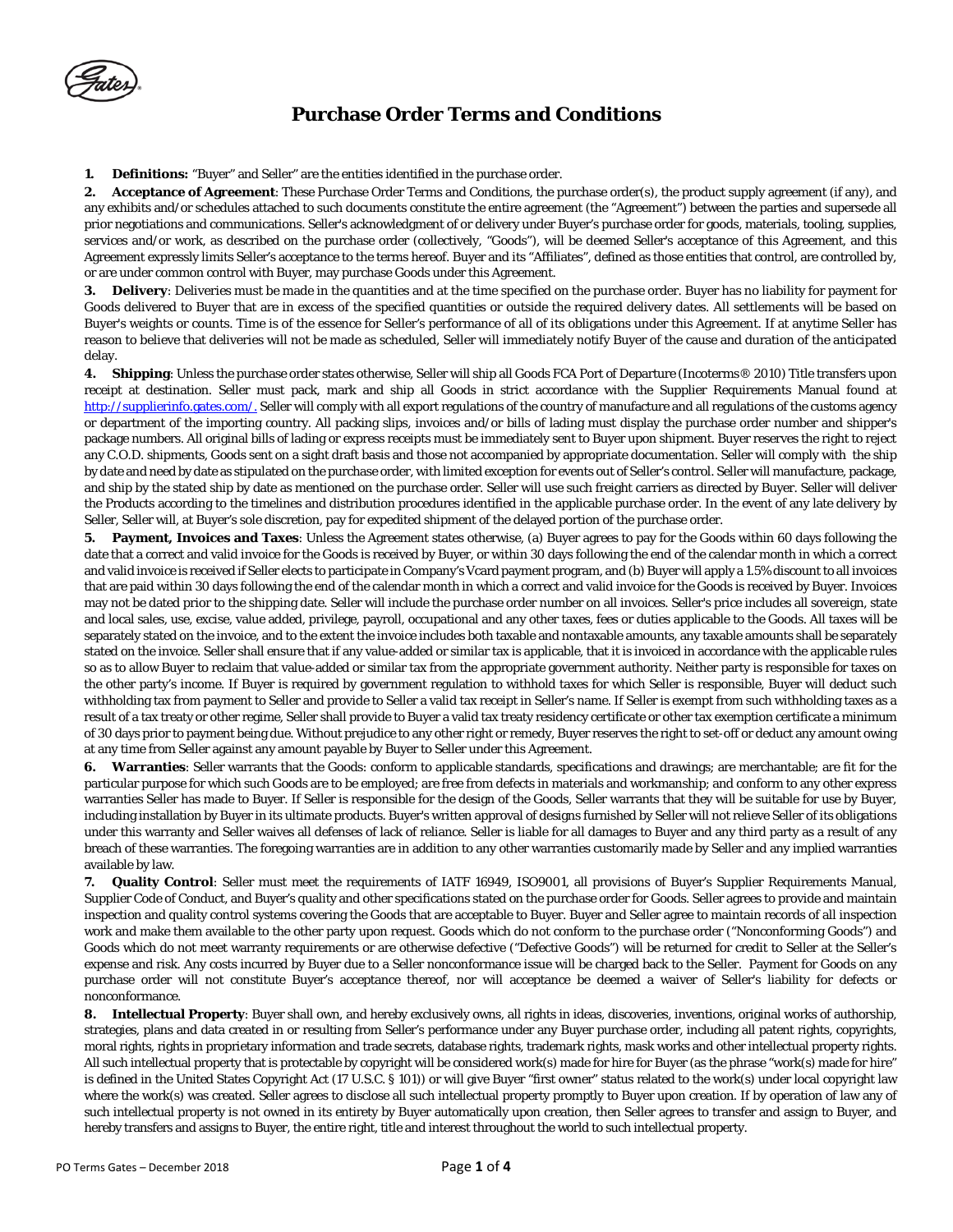**9. Confidential Information:** Seller understands that Buyer considers all information delivered to Seller by Buyer, in any form, to be confidential and proprietary ("Confidential Information"). All Confidential Information, which includes intellectual property, remains the property of Buyer, and must be returned to Buyer (or destroyed with written confirmation of such destruction) promptly upon Buyer's request. Seller agrees to maintain the confidentiality of such information indefinitely unless such information: (a) is or becomes public knowledge other than through the unauthorized disclosure by Seller; (b) is received legally without restriction on disclosure from a third party who has the right to make such disclosure; or (c) is required to be disclosed to comply with a judicial order or decree. Confidential Information may only be used by those employees of Seller who have a need to receive it in order to fulfill Seller's obligations under this Agreement. Seller is prohibited from filing a patent application based on Confidential Information. Seller is responsible for any disclosure of Confidential Information by its employees.

**10. Cancellation:** Buyer reserves the right to cancel all or any part of a purchase order without payment or further liability if Seller breaches any of the terms of this Agreement, or if, in Buyer's reasonable discretion Buyer determines that timely delivery in accordance with the purchase order is endangered. Buyer reserves the right to cancel all or any part of a purchase order for convenience upon written notice to Seller. When cancellation is for convenience, Buyer will pay Seller's verified claims for: (a) previously delivered unpaid Goods conforming to the purchase order; (b) any outstanding balance on Buyer's Property; (c) undelivered finished Goods conforming to the purchase order and produced in accordance with Buyer's delivery or release schedules; and (d) actual costs incurred for work-in-process and raw materials ordered in accordance with Buyer's delivery or release schedules which Seller cannot use to produce goods for itself or other customers. Payment under this paragraph is conditional upon Buyer's receipt of (i) all verified Seller documentation within 30 days of the cancellation, (ii) the finished and unfinished Goods, (iii) Buyer's Property and (iv) work-in-process and raw materials. Any cancellation of this Agreement does not excuse Seller from its performance of any obligations that accrued prior to such cancellation.

**11. Buyer's Property**: Any property, including but not limited to equipment, tools, fixtures, dies, jigs, patterns, gauges or materials, furnished either directly or indirectly by Buyer to Seller in connection with this Agreement, or which Buyer buys from, or gives reimbursement to, Seller in whole or in part (collectively, "Buyer's Property") is the sole property of Buyer and will be held by Seller on a bailment basis. Seller agrees that Buyer has the right, at any time, to retake possession of Buyer's Property. While in Seller's custody or control, Seller bears the risk of loss, theft and damage to Buyer's Property. Seller agrees to keep Buyer's Property free from all liens and encumbrances and insure Buyer's Property against loss or destruction. Seller must permanently mark all Buyer's Property as "Property of Buyer". Seller will: (a) use Buyer's Property only for the performance of this Agreement, (b) not deem Buyer's Property to be personal, (c) not move Buyer's Property from the address designated on the purchase order without prior written approval from Buyer, and (d) not sell, transfer or otherwise dispose of Buyer's Property without the prior written consent of Buyer. Buyer has the right to enter Seller's premises at all reasonable times to inspect Buyer's Property and Seller's related records.

**12. Production Equipment**: Seller at its own expense must furnish, keep in good condition and replace when necessary, all equipment, dies, tools, gauges, jigs, fixtures, patterns or other items necessary for the production of the Goods (the "Production Equipment"). Buyer reserves the right to take possession of and title to any Production Equipment that is special for the production of the Goods, unless the Goods are standard products of Seller, or if substantial quantities of like Goods are being sold by Seller to others.

**13. Change in Specifications**: Buyer reserves the right to make changes in the design and specifications for any Goods. The difference in price or time for performance resulting from such changes will be equitably adjusted and the purchase order will be amended accordingly.

**14. Indemnity**: Seller will indemnify, defend and hold Buyer and its Affiliates, and such entities' officers, directors, employees and customers (collectively "Indemnified Parties") harmless from any and all demands, claims (including claims for bodily injury and/or death), damages, actions, judgments, fines, penalties, losses, expenses, costs (including reasonable attorney fees and court costs) and fees (including import and export customs fees) which may be asserted against any one or more of the Indemnified Parties or for which any one or more of the Indemnified Parties might become liable as a result of: (a) any negligent or willful act or omission of Seller, its employees, agents or subcontractors; (b) Seller's performance or nonperformance under this Agreement; (c) Defective Goods; (d) Seller's failure to affix required safety warnings to the Goods or to provide adequate use instructions; (e) the Indemnified Parties' use of the Goods; and (f) actual or alleged infringement of, or inducement to infringe, any patent, trademark, copyright, mask work or other intellectual property right by reason of the manufacture, use, offer for sale, sale or importation of the Goods. This paragraph does not obligate Seller to indemnify the Indemnified Parties for injuries or damages caused solely by the negligence of the Indemnified Party.

**15. Insurance**: Seller represents that it has the following insurance policies in effect: (a) commercial general liability and product liability insurance, with carriers acceptable to Buyer, in a minimum amount of two million dollars (U.S. \$2,000,000) per occurrence per year with a minimum aggregate amount per year of five million dollars (U.S. \$5,000,000); and (b) workers compensation insurance or other similar compensation insurance in the amounts required by law. Seller's purchase of any insurance coverage or furnishing of the certificates does not in any manner limit Seller's liability hereunder or in any way modify Seller's obligations to Buyer or any of the Indemnified Parties. Seller shall provide Buyer with certificates of insurance that (x) indicate that the policies shall not change or terminate without at least 30 days prior written notice to Buyer, (y) name Buyer as an additional named insured on the commercial general liability and product liability policies and (z) indicate that the insurer waives all subrogation rights against Buyer.

**16. Remedies**: Seller will pay or reimburse to Buyer all damages, losses, expenses, out of pocket costs, penalties and administrative costs and any other charges which Buyer incurs arising from or in connection with: (a) any Nonconforming or Defective Goods; (b) any product which incorporates any Nonconforming or Defective Goods which Buyer sells to any customer, including repair and replacement of any incorporating product; (c) Seller's inability to meet delivery schedules or requirements; and (d) Seller's failure to comply with each and every term of this Agreement. Upon request from Buyer, Seller will assign any warranty or indemnity rights that Seller's has in place with Seller's suppliers and/or manufacturers. The remedies provided in this Agreement are cumulative and additional to any remedies provided at law or in equity.

**17. On-Site Services**: While working on Buyer's premises, Seller's workers will adhere to all of Buyer's company policies, rules and safety regulations, and Seller will cause Seller's workers to sign whatever forms are required by Buyer for confidentiality, security and administrative reasons. If approved in writing in advance by Buyer in connection with any services, Buyer will reimburse Seller for actual and reasonable expenses incurred (without mark-up) by Seller directly in connection with Seller's performance of the services.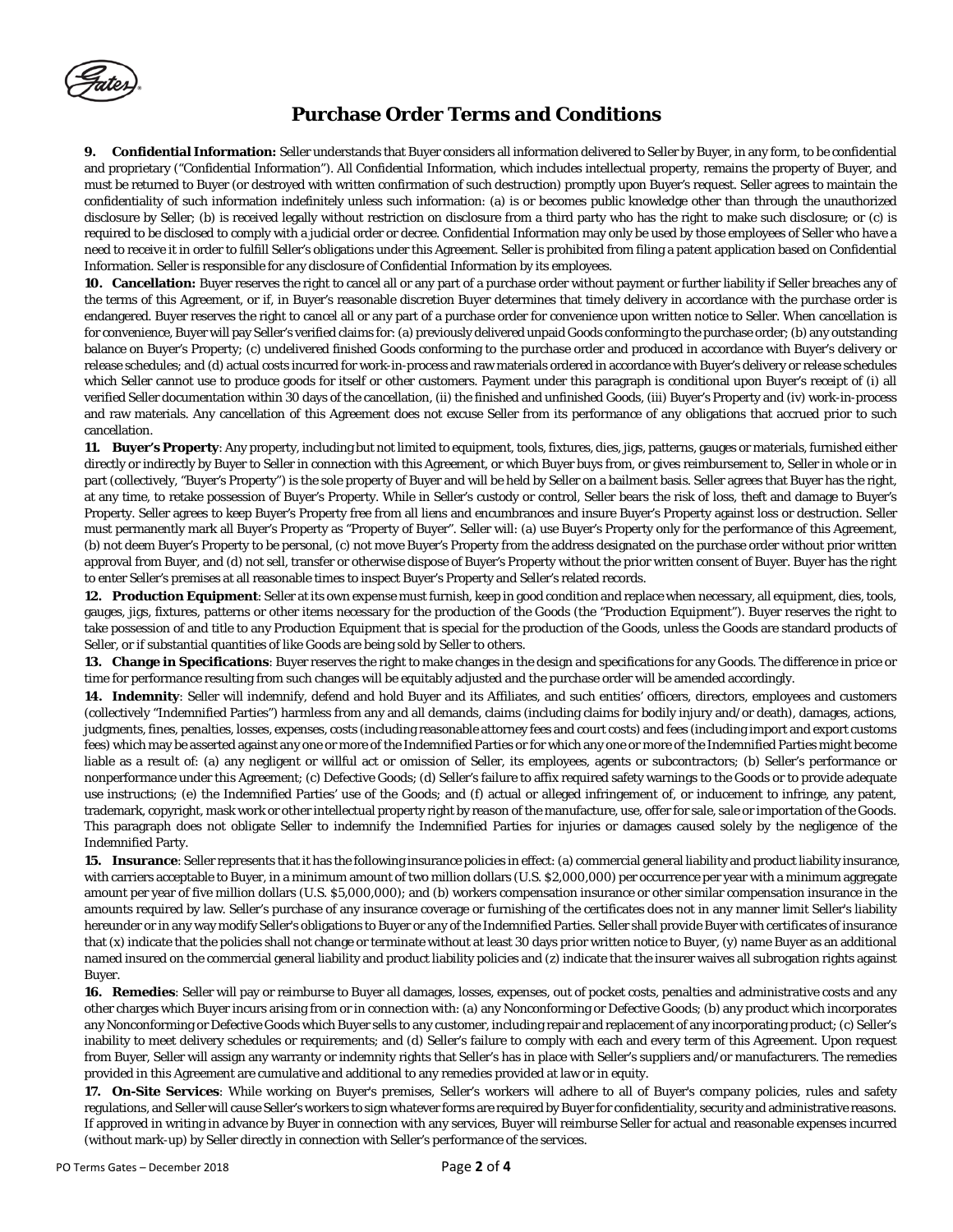

**18. Compliance with Laws**: Seller represents and warrants that it is in compliance, and that all Goods are in compliance with, all Applicable Laws. The term "Applicable Laws" includes laws related to labor and employment (including wage and child labor laws), worker safety, data privacy, consumer protection, environmental protection, business operations, licensing, and authorization, zoning, import/export, shipment, nondiscrimination and anti-corruption laws, including the United States Foreign Corrupt Practices Act of 1977 and the U.K. Bribery Act of 2010. Upon request, Seller agrees to supply Buyer with proof of such compliance in such form as may be required by any Applicable Law and as Buyer may deem necessary. If Goods are delivered to or produced in the United States of America, Section 202 of Executive Order 11246, as amended, is incorporated by this reference.

The Seller represents and warrants that neither it nor its affiliates, directors, officers, employees, agents, representatives, clients or suppliers that will act in any capacity in connection with or benefit from this transaction is (a) subject to asset freeze or blocking sanctions, or denied party designation, by the United Nations, United States (including by the Office of Foreign Assets Control of the U.S. Department of the Treasury, the U.S. Department of State, or the U.S. Department of Commerce), the European Union, the United Kingdom or any other relevant Sanctions authority (a "Sanctioned Person"), (b) located, organized or resident in, or a governmental authority, state enterprise or governmental instrumentality of, Cuba, Iran, North Korea, Syria, the Crimea region of Ukraine, the so-called Donetsk People's Republic (DNR) or Luhansk People's Republic (LNR) regions of Ukraine (a "Sanctioned Country") or (c) owned 50 percent or more, directly or indirectly, by a legal or natural person(s) identified in (a) or (b) above. For all transactions, payments and funds transfers related to the Agreement, the Seller shall not present to Buyer by invoice or contract the information of any bank or financial institution that is a Sanctioned Person or that is organized or located in a Sanctioned Country; or (ii) require payment from Gates to any such bank or financial institution. Upon notice by Buyer that a bank or financial institution is not consistent with this clause, the Seller will identify an alternate bank or financial institution within [14] days, which must then be approved by Buyer prior to use in relation to the Agreement. Any costs or delays that arise due to use or involvement of banks or financial institutions not permitted under this clause shall be the responsibility of the Seller and obligations to make payment or provide banking information will not be deemed to have been met unless in compliance with this clause.

**19. Environmental Compliance:** Without limiting its obligations under Section 17, Seller will conduct its operations in an environmentally responsible manner and in adherence to all applicable national, regional, state and local laws, regulations and standards in the (i) manufacture or provisioning of Goods, (ii) the shipping and distribution of Goods and (iii) the configuration or content of Goods for the intended use. Without limiting the foregoing, Seller will comply with all applicable laws and regulations of any country or jurisdiction in the world which prohibits or restricts specific chemical substances to ensure the restriction does not prevent the sale or transport of the Goods and that all such Goods are appropriately labeled and have been pre-registered and/or authorized under EU Registration Evaluation, Authorization and Restriction of Chemicals regulation ("REACH") or similar regulations if required.

**20. Conflicts Minerals:** Without limiting its obligations under Section 17, Seller will have a policy and exercise due diligence to reasonably assure that the tantalum, tin, tungsten, gold and other mineral identified as conflict minerals in the Goods they manufacture or supply do not directly or indirectly finance or benefit armed groups that are perpetrators of serious human rights abuses in the Democratic Republic of the Congo or any adjoining country.

**21. Supply Chain Security**: If the Goods are delivered across international borders, Seller agrees to be compliant and maintain compliance with the guidelines of the applicable supply chain security programs of the importing country, e.g., for U.S. shipments, U.S. Customs and Border Protection's Customs-Trade Partnership Against Terrorism (C-TPAT); for Canadian shipments, Partners in Protection (PIP). Seller further agrees to provide, or participate in the reporting of, logistics milestones per the requirements of the Buyer.

**22. Privacy Notice:** Buyer, acting as controller, collects certain personal data regarding Seller, its employees and its representatives as required for the purposes described below, including name, title, email address, phone number and mailing address ("Personal Data"). Such Personal Data will need to be provided in order for Buyer to be able to manage Seller's supply of Goods to Buyer. Buyer may share Personal Data with its affiliates around the world. Buyer and its affiliates will collect and use Personal Data in accordance with applicable privacy and data protection laws, solely to communicate with Seller regarding pending and potential supply activities, for supplier management purposes and other legitimate business purposes concerning Buyer's and Seller's business relationship. Personal Data may be transferred to Buyer's global headquarters in the United States and may be shared with Buyer's affiliates in the United States and other locations where Buyer has offices. Personal Data may also be shared with third party suppliers of Buyer and its affiliates (including hosting service providers) who will process the Personal Data on Buyer's and its affiliates' behalf, and may be located in the United States or elsewhere. Seller will inform its employees and representatives of the information set out in this clause. SELLER CONSENTS AND WILL SECURE THE CONSENT OF ITS EMPLOYEES AND REPRESENTATIVES, TO THE TRANSFER TO AND PROCESSING OF ANY PERSONAL DATA TO BUYER AND ITS AFFILIATES WHETHER LOCATED IN THE UNITED STATES OR ANY OTHER COUNTRIES FOR THE PURPOSES DESCRIBED IN THIS PARAGRAPH OR FOR ANY OTHER PURPOSE TO WHICH BUYER CONSENTS. Seller will indemnify, defend and hold harmless Buyer and its affiliates from and against any claim arising out of or in connection with Seller's failure to comply with this clause or any privacy and data protection laws applicable to Seller.

**23. Buyer's Liabilities**: In no event will Buyer's liability for any breach, alleged breach or cancellation of this Agreement exceed the total price shown on the applicable purchase order, nor will Buyer be liable for any punitive, special, indirect, incidental or consequential damages resulting from any such breach, alleged breach or cancellation.

**24. Advertising**: Seller may not advertise or publish in any manner the existence or terms of this Agreement, the relationship between the parties or materials associated with the Buyer without first obtaining the written consent of Buyer.

**25. Force Majeure**: Each party shall be excused from liability for the failure or delay in performance of any obligation under this Agreement by reason of any event beyond such party's reasonable control, including weather, civil disturbances, acts of civil or military authorities or Acts of God. Such excuse from liability shall be effective only to the extent and duration of the event(s) causing the failure or delay in performance and provided that the party has not caused such event(s) to occur. Notice of a party's failure or delay in performance due to force majeure must be given to the other party within 3 calendar days after its occurrence. In the event of a shortage or other constraint on Seller's ability to meet demand for Goods (e.g.,